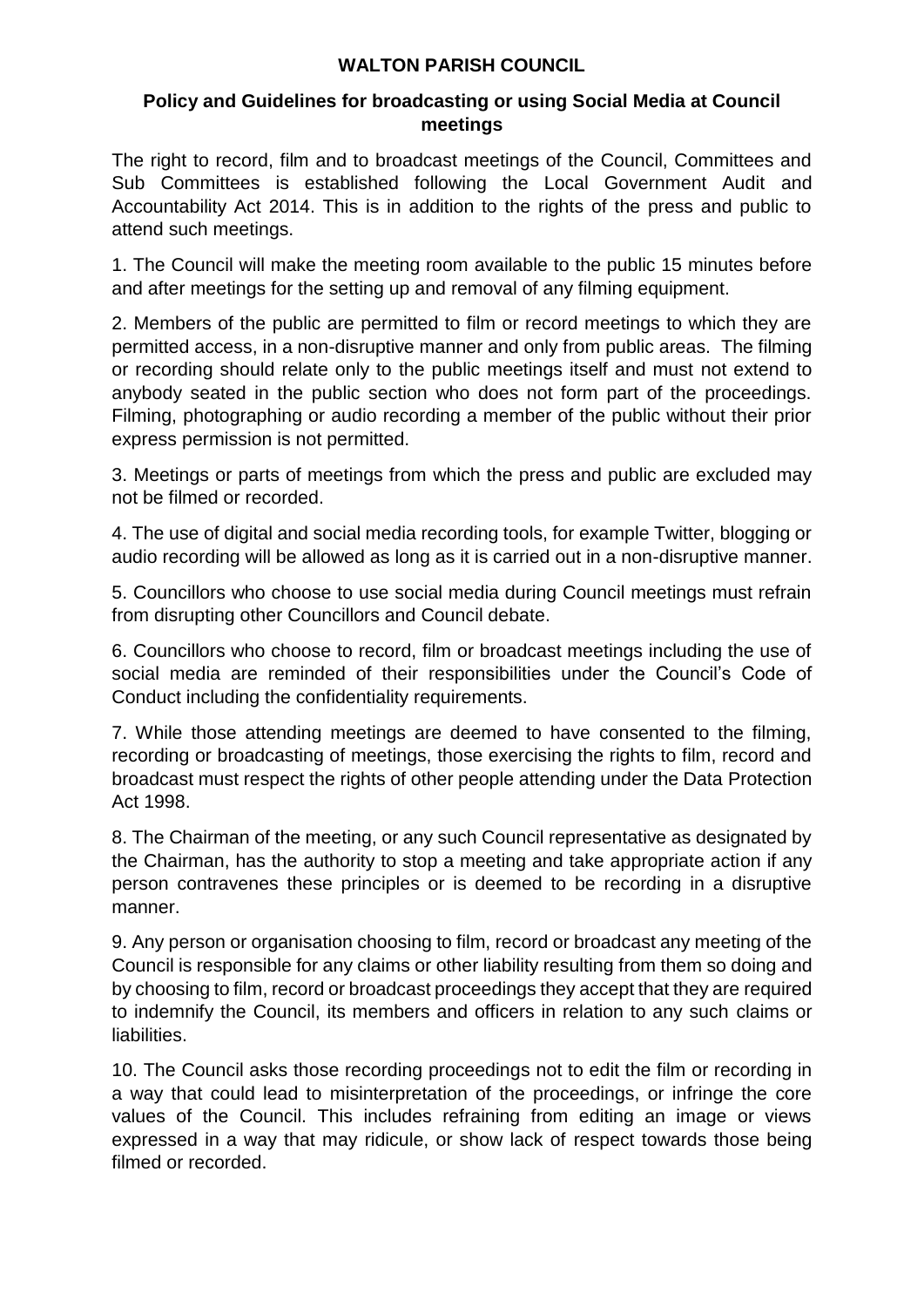11. The Council will display the requirements as to filming, recording and broadcasting at its meeting venues and those undertaking these activities will be deemed to have accepted them whether they have read them or not.

12. The Council will advertise that all meetings are held in public and could be filmed or recorded by broadcasters, the media or members of the public.

13. The Council will publish the guidance on the filming, recording and broadcasting of meetings on its website.

Policy Reviewed on 4<sup>th</sup> May 2021 minute 013/21/9